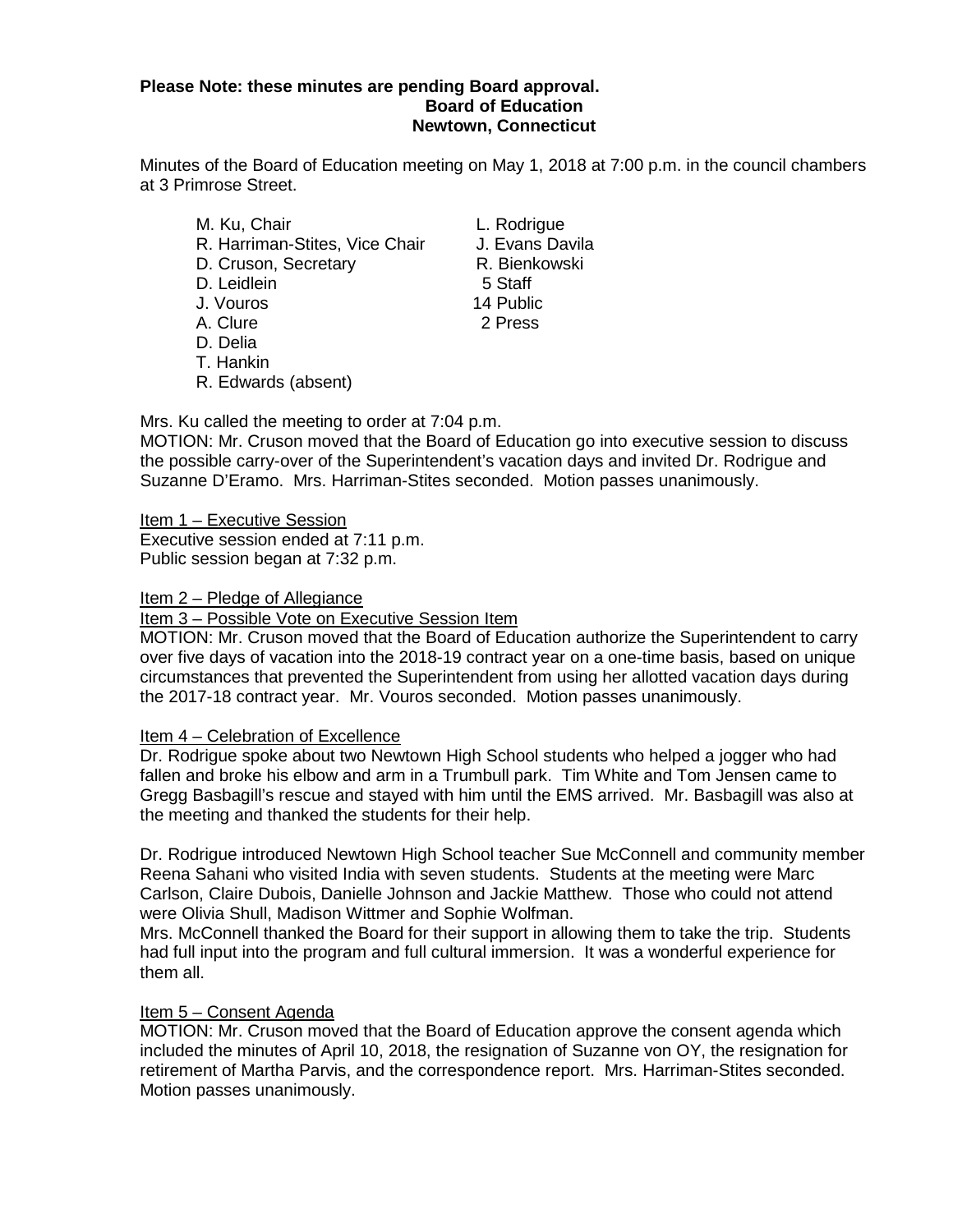#### Item 6 – Public Participation

## Item 7 – Reports

Chair Report: Mrs. Ku was pleased that the budget passed which included the Board budget priorities. The Middle Gate roof project was also approved. She attended the CABE Board of Directors meeting which set their membership dues with no increase. She will attend the CABE legislative wrap-up on May 15. The CABE workshop for Board members is this Saturday.

Superintendent's Report: Dr. Rodrigue attended a conference with Abi Marks, our teacher of the year, which included workshops on social emotional learning which Mark Brackett presented. She will look into bringing him to Newtown in the future. Saturday, April 28, the Town focused on a livable community. She was part of the social inclusion and respect group. The high school interviewed three finalists for the principal position and she will be planning a site visit. She thanked Suzanne D'Eramo for arranging the interviews. Some of the high school students were featured on Channel 8 News speaking about the Sandy Hook tragedy and its effect on them. A number of our students received scholarships from the Weller Foundation. Our student Board representative, Talia Hankin received the \$14,000 Weller Award.

Committee Reports: Mr. Vouros reported that he, Mrs. Ku and Nadia Papalia the literacy coordinator and Abi Marks, English Department Chair, met regarding the ELS self-study committee and identified four focus areas. Mrs. Evans Davila helped to get this off the ground. Mrs. Harriman-Stites said the policy committee has been working through the 5000 series as well as some that are out of sequence because they needed to be updated sooner.

### Student Representative Reports:

Talia Hankin reported that today was National College Decision Day and students must make the deposit to their college by the end of the day. This Friday is the senior prom at the Waterview. AP exams will be held next week. May is Mental Health Month and facts and tips will be sent out each week. Our athletic teams' standards of excellence are being upheld.

## Item 8 – Old Business

Update on Athletic Program Self-study Committee:

Dr. Rodrigue spoke about the work Mr. Memoli has done with the committee soliciting help from staff, parents and coaches. This will make the athletic program more consistent.

Mr. Memoli thanked the committee members that included Deb Modzelewski, Nathalie de Brantes, Aaron Blank, Andrew Tammero, and Becky Osborne who is a coach. The parent members are Laura Roche and Dennis Brestovansky, and student representatives are Jackie Matthews and Todd Petersen. The committee has met three times and broke into sub committees last week. One group is looking at the athletic accomplishments in the history of Newtown High School and students who moved on to continue in athletics. The second group is geared to looking at pay to participate in every town in our DRG so we have data that shows what they are charging. The third group is looking at the spending involved per sport as well as fundraising to see what we can do differently. We will meet every Tuesday morning from 7:00 to 8:00 a.m. and will come to the Board with recommendations in June. Our boys placed third in the O'Grady's Relay in Danbury and the boy's volleyball team is third in Connecticut after only four years.

Mr. Vouros wanted Mr. Memoli to give himself more credit because of what he has brought to this position and the respect he has from coaches, students and parents.

Mr. Memoli feels this is a group effort and we are in a good place right now.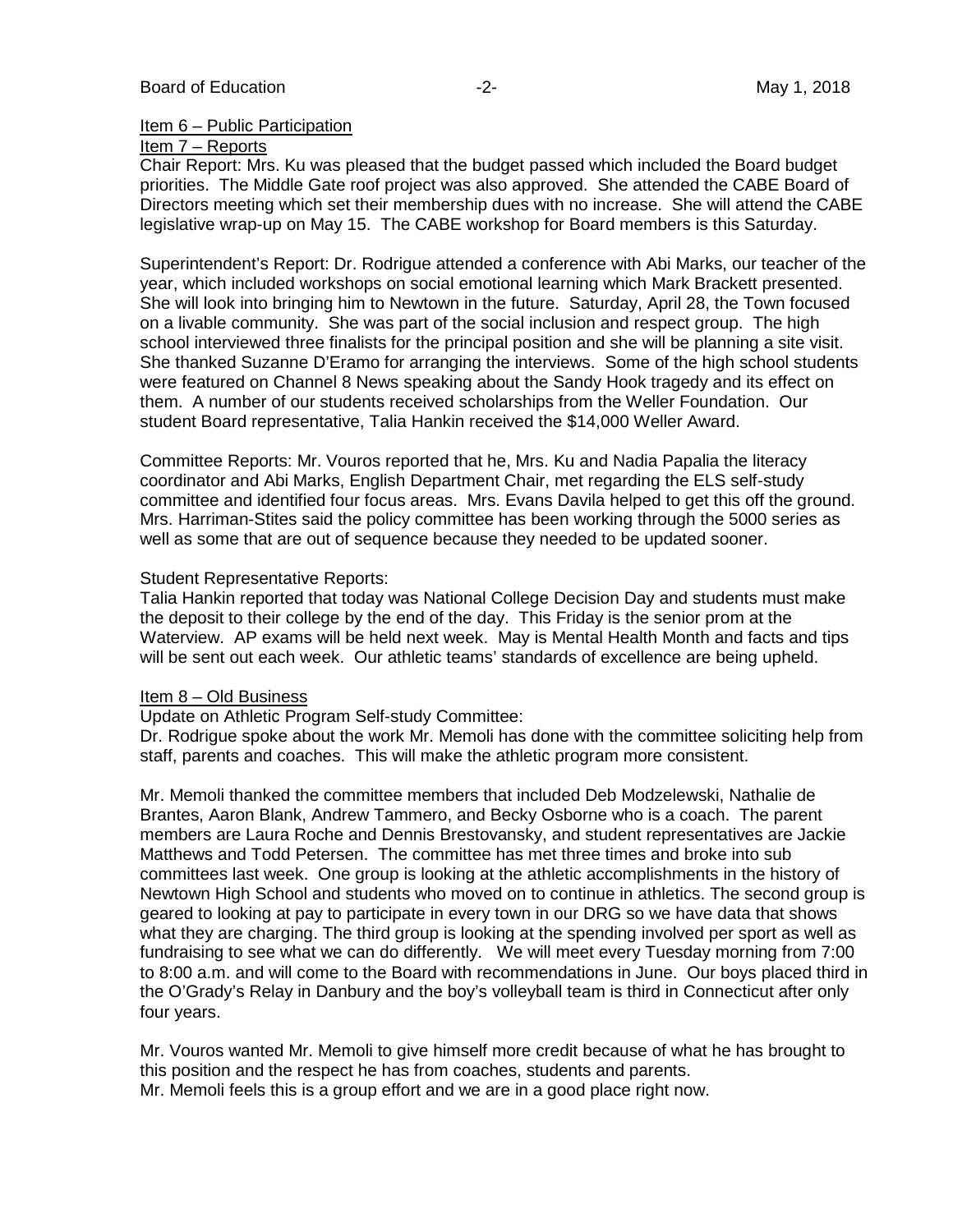#### Auditorium Facility Rental:

Dr. Rodrigue had asked not to rent the high school auditorium this summer based on the need to paint the floors and train students on the new equipment. She thanked Ms. Gabriel and Ms. Hiscavich for the training that has begun. The floor is fine and will not be painted. We were approached by community members and New Arts who are producing the play *Newsies.* It was going to be held at WesConn but it fell through so they asked if they could use our auditorium. She met with Michael Unger, Michelle Hiscavich and Janice Gabriel to share our expectations under the new rental policy and fees. They will practice in another location and only need the auditorium for three weeks. She wants to move forward to allow them to rent. We are confident with our students using the equipment and someone from our staff will always oversee the equipment use. There will be days security will also need to be there. This is a good faith effort on our part.

Mrs. Harriman-Stites said the policy is mostly around fees and forms. The Board doesn't have to approve them to use the facility. She assumes that Ms. Gabriel and Mr. Faiella will look at what they need to be approved. She wants to be sure they follow the proper procedure and that everyone agrees it is an appropriate usage of the space and also wants to be sure we are protecting the space.

Dr. Rodrigue feels we need to be stringent. The last time they went into areas they should not have. If something doesn't work out we would think twice the following year. Mrs. Harriman-Stites said we can ask for a security deposit because the auditorium is brand new.

Dr. Rodrigue said he was made aware of needing the deposit.

Mr. Vouros feels it would be wise to have a walk through first so that the equipment is in good condition and when finished have another walk through to be sure that the equipment is okay. A contract is also needed.

Ms. Gabriel said someone will be there the entire time they are there each day. There would be an auditorium crew staff of four who will run the equipment. New Arts will not be operating the equipment.

Mr. Clure asked if the students would be paid.

Ms. Gabriel said they would be paid by the group.

Mr. Vouros asked the rental fee.

Ms. Gabriel said it was \$1,000 per day and \$250 per hour on top of the first four hours. They requested eight hours a day the first few days. Badges and IDs will be needed as well as signing in and out.

Mr. Bienkowski said the money will go into the custodial account and will be segregated for the auditorium fund.

Plans for Transportation and Start Time at Reed:

Dr. Rodrigue provided information on the transportation proposal. We surveyed a few districts on how they handled arrivals. Some allow students to go right into their classrooms. We wanted to land in a positive space to have a plan for next year. All elementary schools will drop off first and then go to Reed. She met with John and Rich Dufour regarding the proposal. It allows for five minutes to be restored for all five schools. Elementary students arrive at 8:38 but are allowed to enter when they arrive.

We would like to utilize existing and new paras for next year. They will begin between 8:30 and 8:40 to get students off the bus. During first week of school they will go directly into their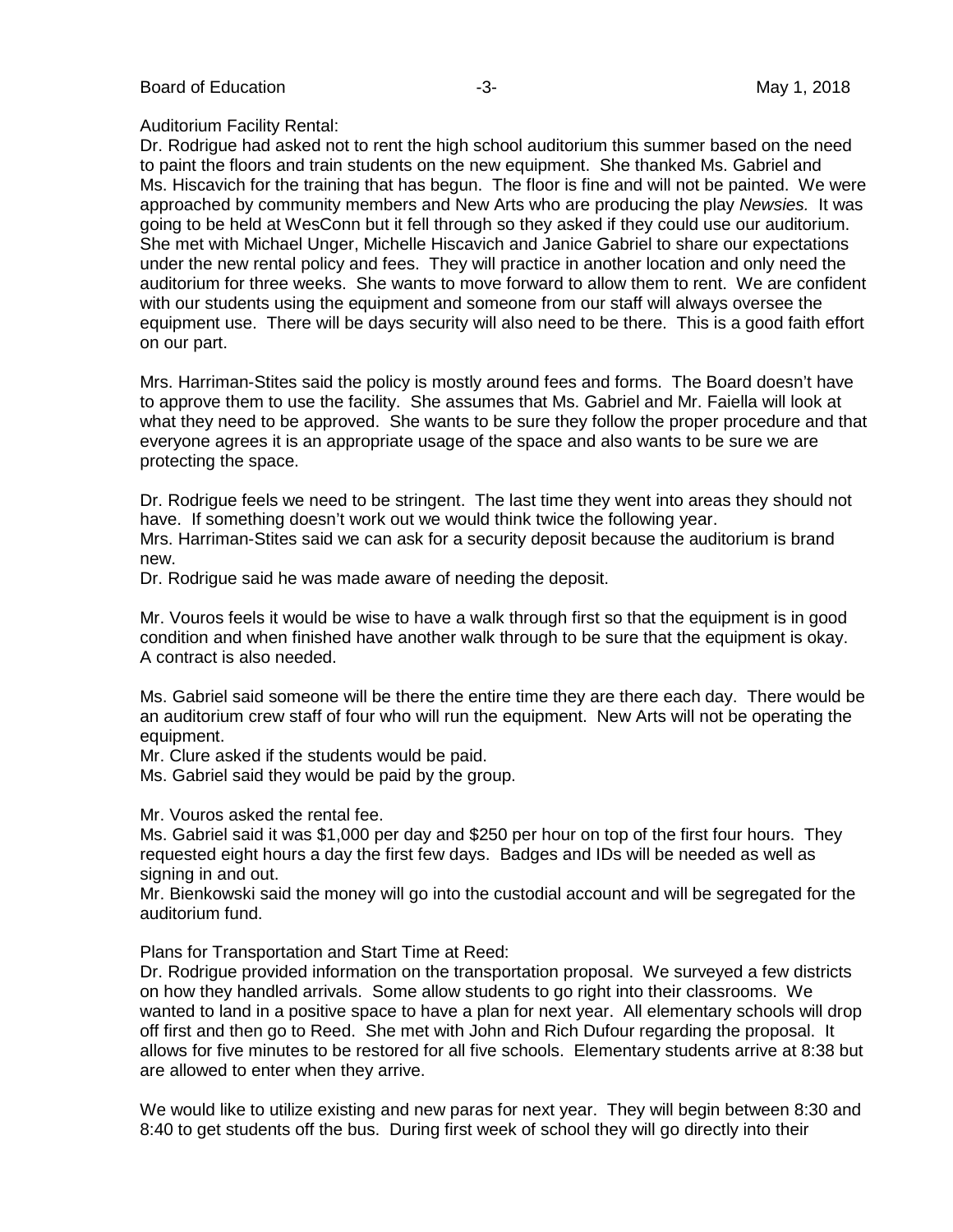Board of Education **-4-** All the set of the May 1, 2018

classrooms. We want children to be safe, have tables and chairs to sit down with coloring books or read so it is structured with light play and socialization. An additional shuttle per school is recommended. The approximate cost for paras is \$94,900. Additional benefits would cost as much as \$164,560. We would look at the paras with the lower number of hours. A survey was sent to them to see if there was any interest. It would provide more hours for paras, restores time to Reed, and allows teachers to focus on professional undertakings of the day prior to their contact time with students. We would look to areas to save to help with this funding. No certified staff will be monitoring students in the morning. We want to be sure we have enough paras to ensure safety.

Chris Moretti said they tried to implement this with student safety at the forefront finding appropriate locations and staff. We looked at how students will walk to various locations, if we need nurses in the building, and custodial responsibilities if tables and chairs need to be set up. The gym is the area we have to use but it has to be broken down in time for classes. The second wave of students may go to class but we learned that we need to find a place for all students.

Mrs. Ku stressed that this is just an update so we don't have to approve it. We will only have to approve budgetary items.

Dr. Rodrigue said we also looked at other options such as teachers having time somewhere else or being pulled out of lunch and recess duties to be covered by paras. We also looked at grants.

Mrs. Harriman-Stites thanked Dr. Rodrigue for this information. The issue is all about the 10 minutes of prep time in the morning not having time later in the day.

Mr. Moretti said that if you extend the elementary day by 10 minutes you are extending the teacher day also. Before school no one is with students so they can meet with colleagues. They could not do that during the day when the students are in classes.

Mr. Delia asked how this was stated in the contract.

Mr. Moretti said teachers have to be in 30 minutes prior to home room and wrap around time in morning or afternoon that doesn't include students. We could adjust the work schedule by shifting their schedule.

Mr. Vouros was concerned about not being able to hire the number of paras needed. Mr. Moretti said that Dr. Rodrigue listed that as one of the challenges. It might be difficult to hire paras for 15 minutes.

Dr. Rodrigue said if we move this forward we will know how many current paras are committed. For the majority of them it would be three quarters of an hour. We will talk to each one and see if they require benefits.

Mr. Vouros is not comfortable with this and is concerned about the students being controlled. Dr. Rodrigue said this is the proposal we wanted but we wanted to find something safe for the children. We looked at what we could do. We need a safe plan for next year. Mr. Moretti said it will be what the Board is comfortable with regarding the number of paras and the number of students they watch.

Mr. Clure asked if this was the only option and could the time for teachers be in the afternoon instead. The start times could be moved up around the bus schedule so they are on time when they get to school and have the help at the end of the day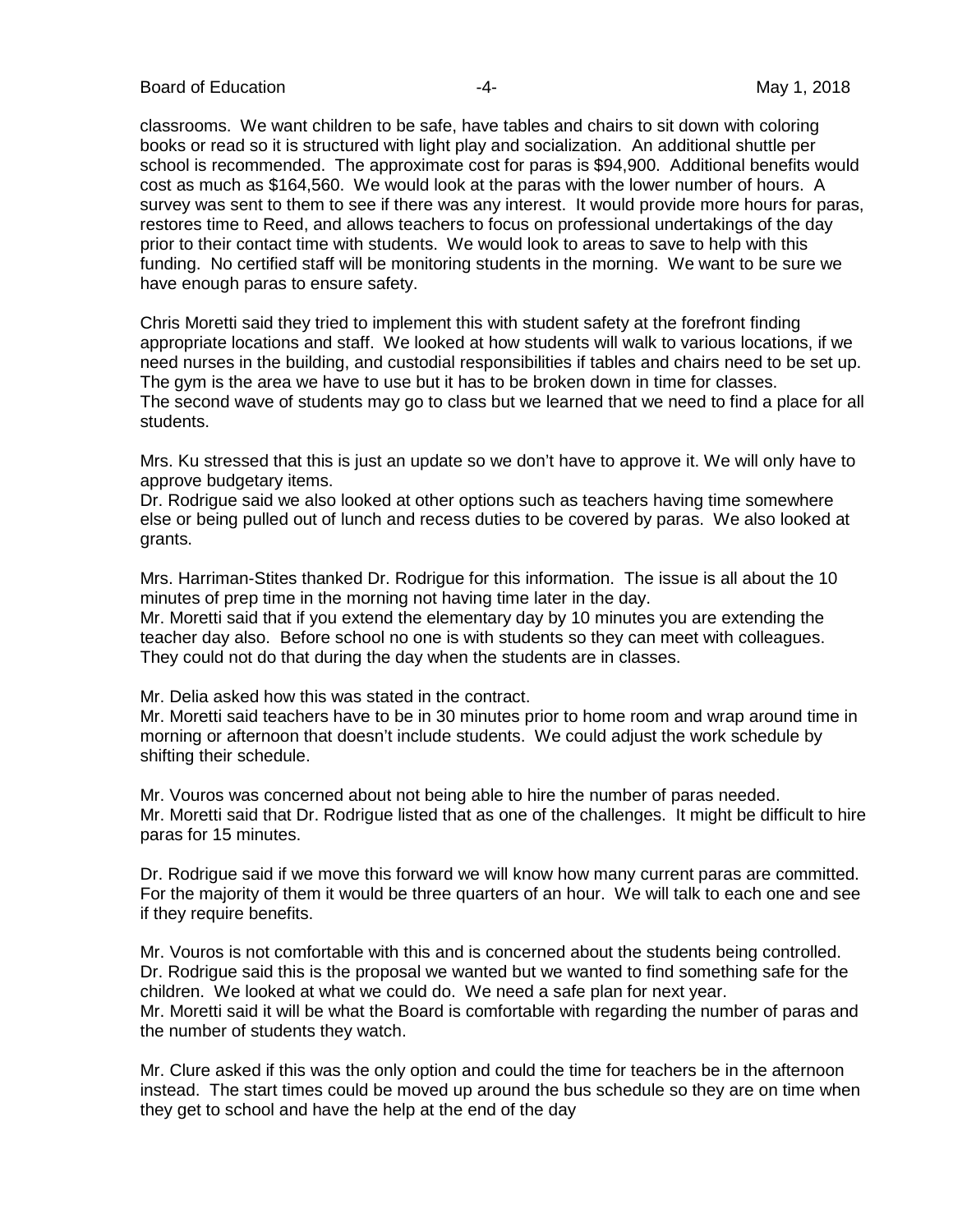Dr. Rodrigue said we have help at the end of the day now. We looked at every scenario and talked about the safest possible alternative and that is watching students in the morning. This is a viable option.

Mr. Clure said that regarding the time and effort to bring this to us, he didn't know there would only be one option which is disappointing. There might be another bus option. Dr. Rodrigue said that with the proposal that failed we wanted to come up with a plan knowing that other schools have done this. This is not out of the ordinary. This was our way of moving forward.

Mrs. Leidlein thanked Dr. Rodrigue for finding a solution despite the Board not passing the task force recommendation.

Mr. Moretti said the actual problem is that when the vote was made to not change the start times the core of the problem is with the students arriving earlier at the elementary schools. The issue is what to do with 300 students for 15 minutes. This year' teachers stepped up and said they didn't want the students in another location as it was not right for them. Now they don't want this. There were numerous proposals voted down. This is all that is left.

Mr. Delia agreed with Mrs. Leidlein and thanked them also.

Mrs. Harriman-Stites said the positive in this plan is giving students more time for socialization which is a good side benefit. She is disappointed if the elementary schools don't have the students outside for free play. This is something many districts do and they work through it. Sometimes what is best for children costs something and she feels this is appropriate.

Mr. Cruson said that cost neutral was not giving us what a lot of people wanted. He prefers the cost going to staff versus buses. With the buses unloading at 8:40 the students won't have to sit on them longer.

Dr. Rodrigue said they are now arriving at 8:38. The only waves are at Hawley because they don't all fit. They would still go to classrooms at 8:55. They would use tables and some chairs.

Mr. Delia asked if parents would drop off early.

Dr. Rodrigue didn't want to make a decision tonight but it might be at 8:50. There could be less traffic.

Mr. Clure asked if this was implemented could we ask the bus company to not get the middle and high school students so soon and start a half hour or so later at the high school. Dr. Rodrigue said part of that are the waves. We will look at all the routes for next year.

Mr. Clure asked if we will have any funds left over for an outside person to come in and look at routing before the end of the year.

Mrs. Ku said we need to know when this needs to be decided and where the money will come from.

Dr. Rodrigue thanked Mr. Moretti for being the chairperson and spokesman for the task force. All of the administrators worked on this as well as Mrs. Vadas in getting the needed figures.

#### Item 9 – New Business

MOTION: Mrs. Harriman-Stites moved that the Board of Education award the contract for the Middle Gate roof and wall restoration project to Garland/DBS with "Elite Roofing and Restoration, LLC" as the low bid roofing installer for \$840,628, which includes a contingency of ten percent. Mr. Cruson seconded.